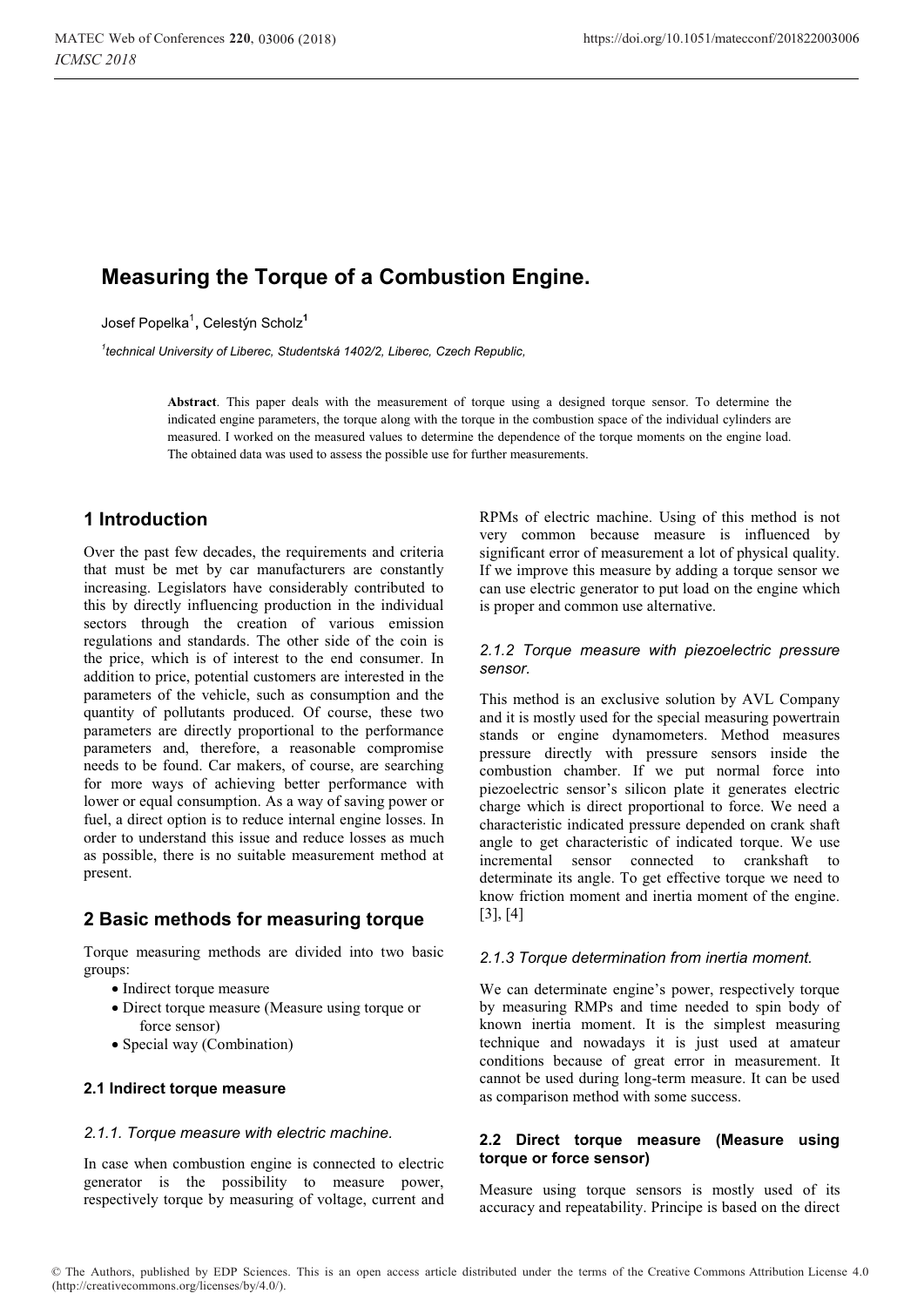torque measure. Differences between each type of sensor are in physical method used for torque measure.

Most of torque sensor is using shaft as a deformation element. Differences between these sensors are that some uses own shaft and others use shaft from measured device. Second option can by inaccurate sometimes. [1], [5], [6]

Torque sensors types:

- Resistive sensor
- Induction sensor
- Capacitive sensor

## *2.2.1 Resistive sensors*

Resistive sensors are most widespread with simply construction. Measure is based on deformation of measuring element which is shaft in most cases. Sensors can be divided into two groups. First one uses own shafts putted into measuring track. Second one uses shaft of measured device. [1], [5], [6]

## *2.2.2 Sensor with resistive potentiometer.*

Its function is based on angle deviation of measured shaft. Sensor requires significant deformations of measured element. Sensor electronic transforms a resistivity into electric signal that is directly proportional by sensor's deformation. [1], [5], [6]

## *2.2.3 Sensor with resistive tensometer.*

Sensor principle is based on the measure of shear stress with tensometer. Tensometer is very often used sensor because of no requirement of measuring element. Unfortunately is necessary to solve signal transmission from rotating part. Measured element is mostly cylinder shape part with several glued tensometer by 45° angle to axis of rotation. This assemble creates so called tensometric bridge. [1], [5], [6]



**Figure 1**. Schema of Tensometric Bridge [1]

## *2.2.4 Induction sensor.*

Induction sensor got small air cavity. Angle deviation of shaft is dependable on air cavity change. Sensor's coil is placed on the stator part, which also solve signal transmission from rotating shaft.

## *2.2.5 Capacitive sensor.*

Capacitive sensor is made from two tooth shaped electrodes which are bonded into a shaft with enough tooth space. Shaft deformation causes decreasing of the tooth space by electrode rotation which leads into change of capacitive. One of electrodes has to be perfectly isolated from the shaft otherwise capacity will not change.  $[1]$ ,  $[5]$ ,  $[6]$ 

### **2.3 Measuring torque by measuring the force on a known arm**

This is a sophisticated method based on measuring the reaction in the storage of the measured unit. The method s commonly used, for example, with older types of dynamometers. An advantage is the simplicity of the measuring device, and a disadvantage is measuring errors affected by the storage of the measured unit. [1]

## **3 Design of measuring devices for monitoring engine torque**

From the principle of torque measurement, we offer two solutions for obtaining the torque directly from the engine. The simplest solution is to use a suitable cylindrical part, such as a flywheel, to which strain gauges are attached. This method can be used to measure the surface tension on the selected part in order to determine the torque. Unfortunately, this method has several pitfalls. Probably the largest one is the signal transmission from the rotating part. Another is the very tight space for attaching the strain gauges and the harsh environment between the engine and the gearbox, mainly in terms of temperature. The last important factor is the lack of experience with attaching and subsequently using the strain gauges. The second solution involves the use of industriallymanufactured measuring elements. In our case, the measuring flange is the most suitable. A significant disadvantage of this solution is the installation dimensions of the flange, but we have a functional and tested measuring element that can be used. [4]



**Figure 2**. Kistler 4504B measuring flange [2]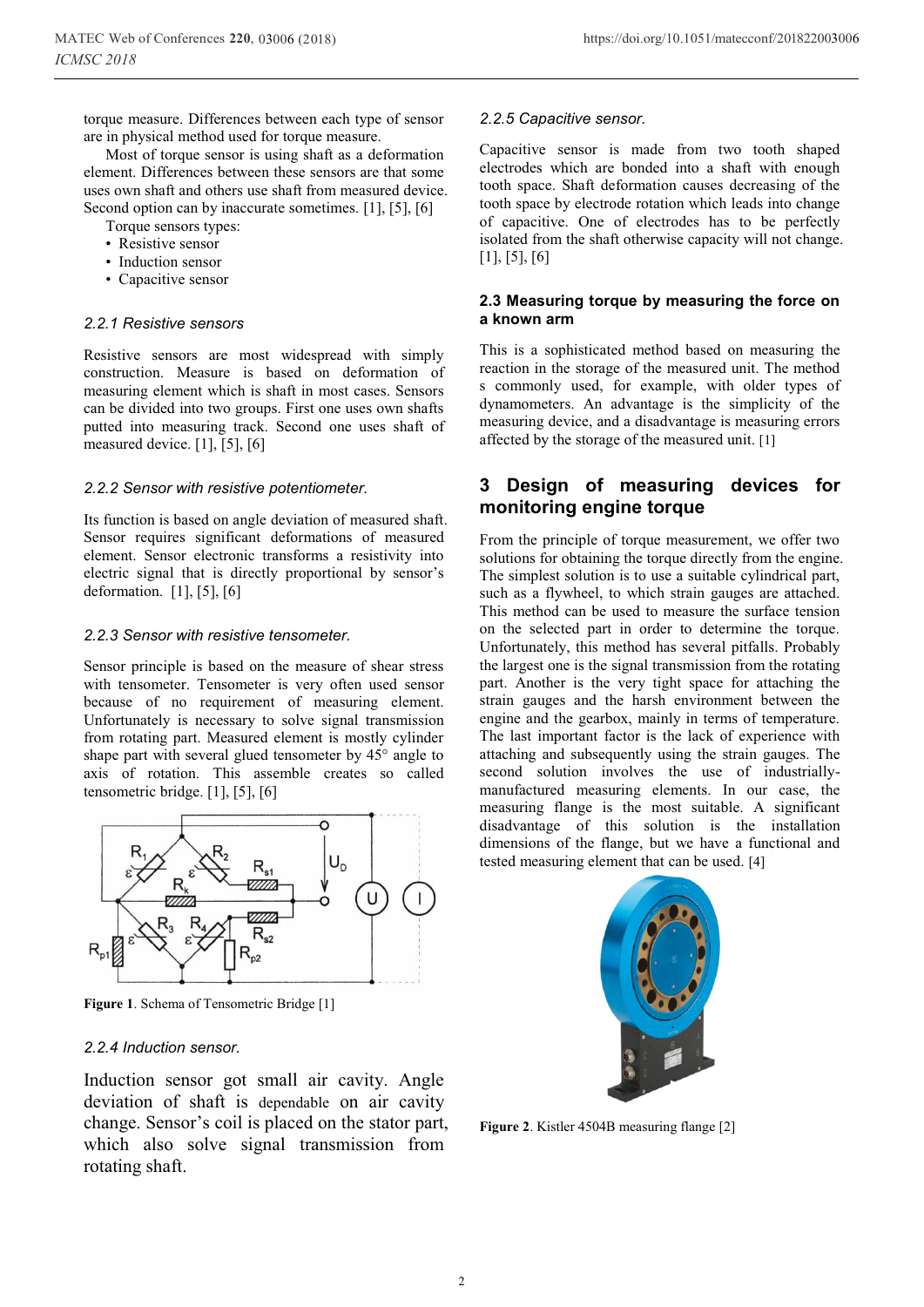

**Figure 3**. Model of measuring device [6]

## **3.1 Sensor installation**

In order to define the space required for installing the measuring flange, we selected a very simple method using composite steel sheet fragments. This is a test design so it is possible to consider a case made from aluminium alloy in the future. The measuring flange is designed by the manufacturer to be subjected to torsional stress only, any other stresses are not permitted. Therefore, the whole system is mounted inside a ball bearing, which captures the axial forces from the clutch disengagement and possible radial forces from the bending stress of the system due to its own weight. [5] Measuring device is designed that by adding another

rotating mass into crank shaft it follows that is necessary to remove some material from it for gain get acceptable inertia moment.

|                        | Moment of<br>inertia | Weight<br>$m$ [Kg] |
|------------------------|----------------------|--------------------|
|                        | I [ $Kg*m^2$ ]       |                    |
| flange of crank shaft  | 0.00452              | 1.135              |
| sensor                 | 0.01164              | 1.100              |
| flange of flying wheel | 0.01106              | 2.850              |
| bearing                | 0.00707              | 0.910              |
| original flying wheel  | 0.073                | 6.521              |
| adjusting flying wheel | 0.03871              | 4.157              |

**Table 1.** Moment of inertia.

To put measuring element into measuring track, between engine and transmission, is necessary to create the case enough which will be a part of the engine. For quite simple manufacture, case is made if you like assembled from several pieces of plasma cut metal sheet. This is just first version of case but in future in could be made by aluminum casting.

The construction of torque sensor doesn't allow any other stress except torsion stress. Therefore is necessary to put bearing into assembly which avoids bending stress and axial stress caused by hydraulic clutch. This type of case construction brings just torque stress on torque sensor along with zero axial stress.



**Figure 4.** Overall view of the measurement elements mounted on the engine. [3]



**Figure 5.** Overall view of the measurement elements mounted on the engine. [3]

## **4 Experiment**

The experimental work was carried out on a supercharged EA 211 1, 4 TSI engine fitted with a sensor for measuring the pressure inside the cylinders, and the torque, which is measured directly on the crankshaft. The development of the individual variables was displayed and processed using an AVL Indicom 619 signalling device. Along with the above engine parameters, the courses of the signals on the ignition modules and the fuel injectors were measured using the clamp probes. With an engine set up in this way, it is possible to obtain an overview of all of the required parameters.

The tested engine was mounted on the test bed with an ASD 235 electric asynchronous dynamometer. The required and measured parameters are monitored and fully controlled by a desktop computer. To ensure safe operation of the engine, other engine parameters such as temperature and pressure of running fluids were also monitored.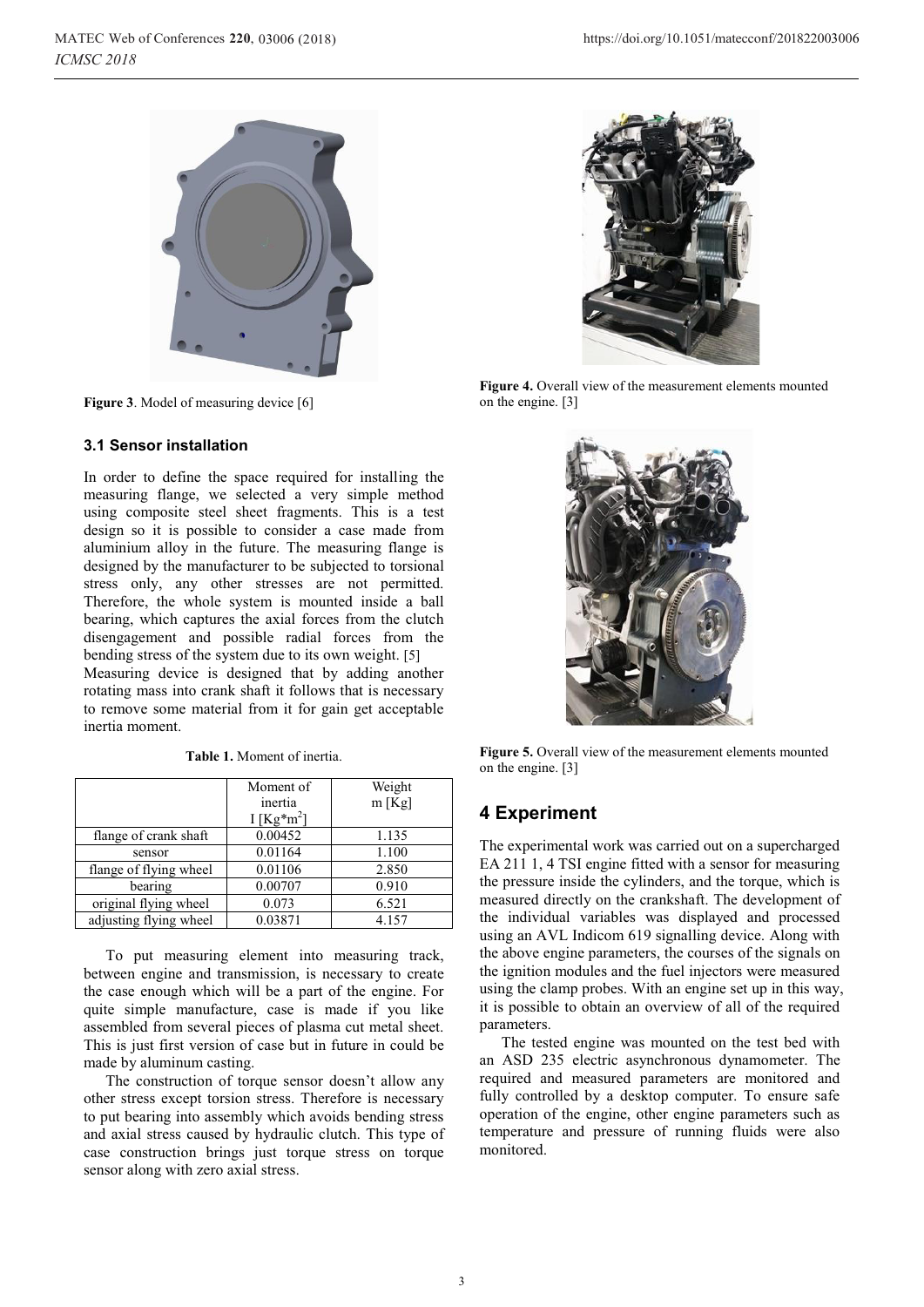| Table 2. Construction parameters of engine. |  |
|---------------------------------------------|--|
|                                             |  |

| Type of engine       | EA 211, 2xOHC              |  |  |
|----------------------|----------------------------|--|--|
| Bore x stroke        | 74.5x 80 mm                |  |  |
| No. of valves        |                            |  |  |
| Type of fuel         | Direct fuel injection with |  |  |
|                      | supercharging              |  |  |
| Compression ratio    | 10.5:1                     |  |  |
| Volume               | 1398 ccm                   |  |  |
| Maximum power output | 103 kW                     |  |  |
| Maximum torque       | 250 Nm                     |  |  |

During the measurement it was necessary to take into account the torque sensor, which is designed to be used up to 4,000 rpm. The engine already has a high torque at 1,000 rpm due to its construction and supercharging. With respect to the above facts, the experiment was performed at revolutions of between 1,000 rpm and 3,500 rpm. In terms of torque, it had to be ensured that the maximum torque the sensor is designed for is not exceeded, which in this case was 1,000 Nm. It may seem that if the maximum torque of the sensor is 4 times greater than the engine torque, then the safety of the measurement is considerable, but the opposite is true. The maximum engine torque is only an effective value, the peak torque is many times greater. Therefore, a maximum torque of 200 Nm was chosen during the experiment.

**Table 3.** Operating engine speed during experiment.

| Measurement of engine revolutions [RPM] |      |      |      |              |  |  |
|-----------------------------------------|------|------|------|--------------|--|--|
| 1000                                    | 1250 |      | 1750 | 2250<br>2000 |  |  |
| 2500                                    | 2750 | 3000 | 3250 | 3500         |  |  |

**Table 4.** Engine load per operating engine speed.

| Measurement of engine load [Nm] |  |  |  |  |  |  |                                                     |  |  |
|---------------------------------|--|--|--|--|--|--|-----------------------------------------------------|--|--|
|                                 |  |  |  |  |  |  | 5   10   25   50   75   100   125   150   175   200 |  |  |

The basic assumption of the whole measurement was verification of the function of the designed torque sensor and the measurement of the effective and indicated parameters of the engine for the detection of the torque of the engine and the influence of the load on the measurement of the torque.

Figure 3 shows the course of the loss moment obtained from the effective torque measured using an asynchronous dynamometer. Figure 4 shows the course of the loss moment obtained by measuring the torque directly on the crankshaft

## **5 Results**

From the measured data, it was possible to plot the course of the torque depending on the engine load. The following figures display data from both methods of measurement.





**Figure 3.** The rate of Loss moment in relation to the engine revolutions



**Figure 4.** The rate of Loss moment in relation to the engine revolutions

## **6 Conclusion**

During the experimental work, combustion pressures were measured at different revolutions and with different engine loads. The engine torque was measured in two ways. Firstly, by a torque sensor, which is part of the dynamometer? Secondly by measuring the torque directly on the engine's crankshaft. During the measurements, both methods showed quite similar results. The problem is that data is offset due to possible inappropriate setting of the measuring flange. Further research will be focussed on clarifying this phenomenon. After clarifying the difference in the measured values, it will be possible to evaluate the overall accuracy of the measurement method. Despite this phenomenon, the method of measuring the torque directly on the crankshaft was found to be very accurate and can be used for further experimental work.

## **Acknowledgements**

The results of this project LO1201 were obtained through the financial support of the Ministry of Education, Youth and Sports in the framework of the targeted support of the "National Programme for Sustainability I" and the